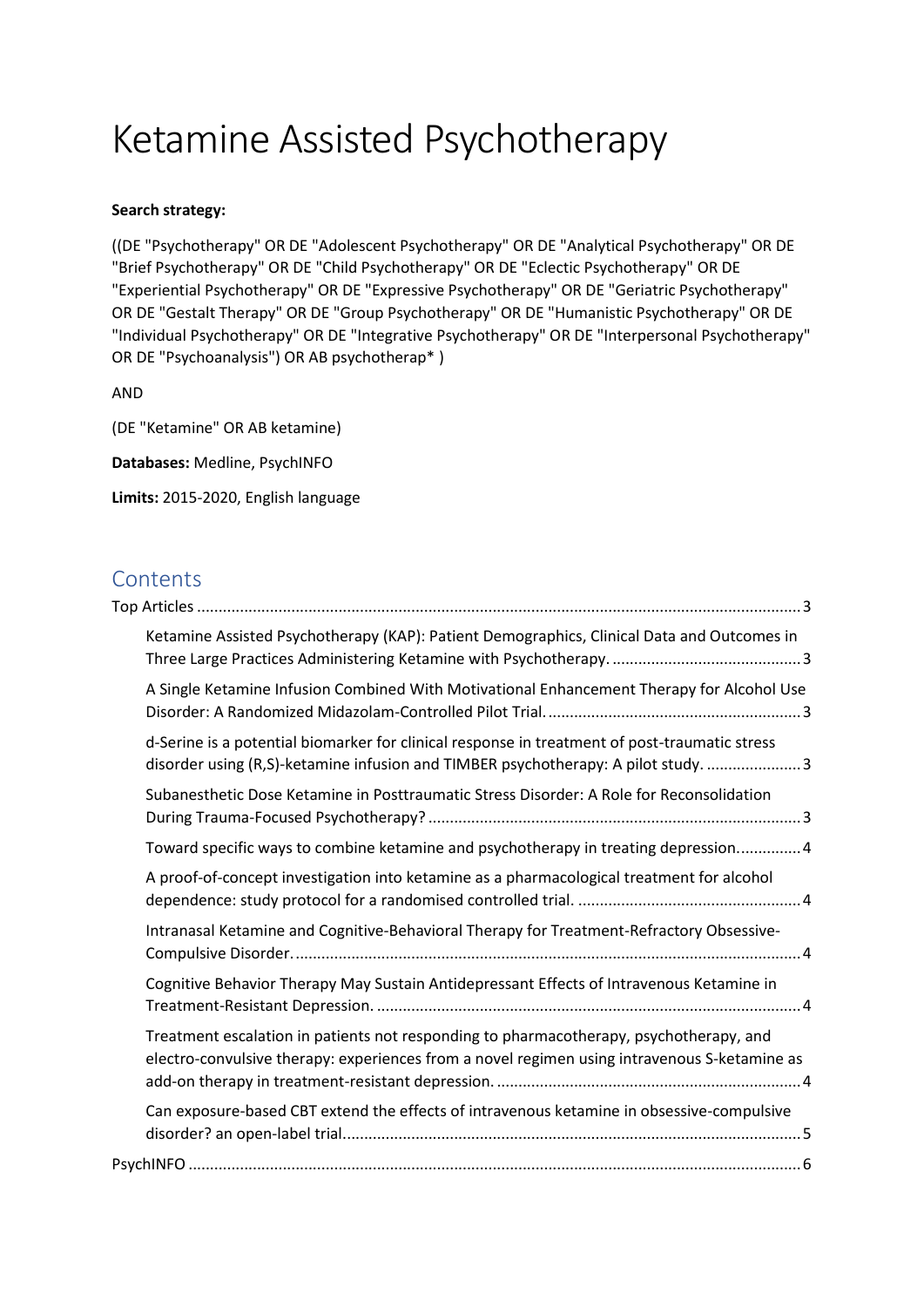| Translating molecular and neuroendocrine findings in posttraumatic stress disorder and        |  |
|-----------------------------------------------------------------------------------------------|--|
| Exploring brain-derived neurotrophic factor Val66Met polymorphism and extinction learning-    |  |
|                                                                                               |  |
| Peak experiences and the afterglow phenomenon: When and how do therapeutic effects of         |  |
|                                                                                               |  |
|                                                                                               |  |
| Integrating psychotherapy and psychopharmacology: psychedelic-assisted psychotherapy and      |  |
| Annual Research Review: Defining and treating pediatric treatment-resistant depression7       |  |
|                                                                                               |  |
| The emergence of ketamine as a novel treatment for posttraumatic stress disorder7             |  |
| Novel pharmacological targets in drug development for the treatment of anxiety and anxiety-   |  |
|                                                                                               |  |
| Staging Treatment Intensity and Defining Resistant Depression: Historical Overview and Future |  |
|                                                                                               |  |
| Psychedelic-Assisted Psychotherapy: A Paradigm Shift in Psychiatric Research and              |  |
| KETAMINE AS A POSSIBLE MODERATOR OF HYPNOTIZABILITY: A FEASIBILITY STUDY.  8                  |  |
| The Combination of Long-term Ketamine and Extinction Training Contributes to Fear Erasure by  |  |
|                                                                                               |  |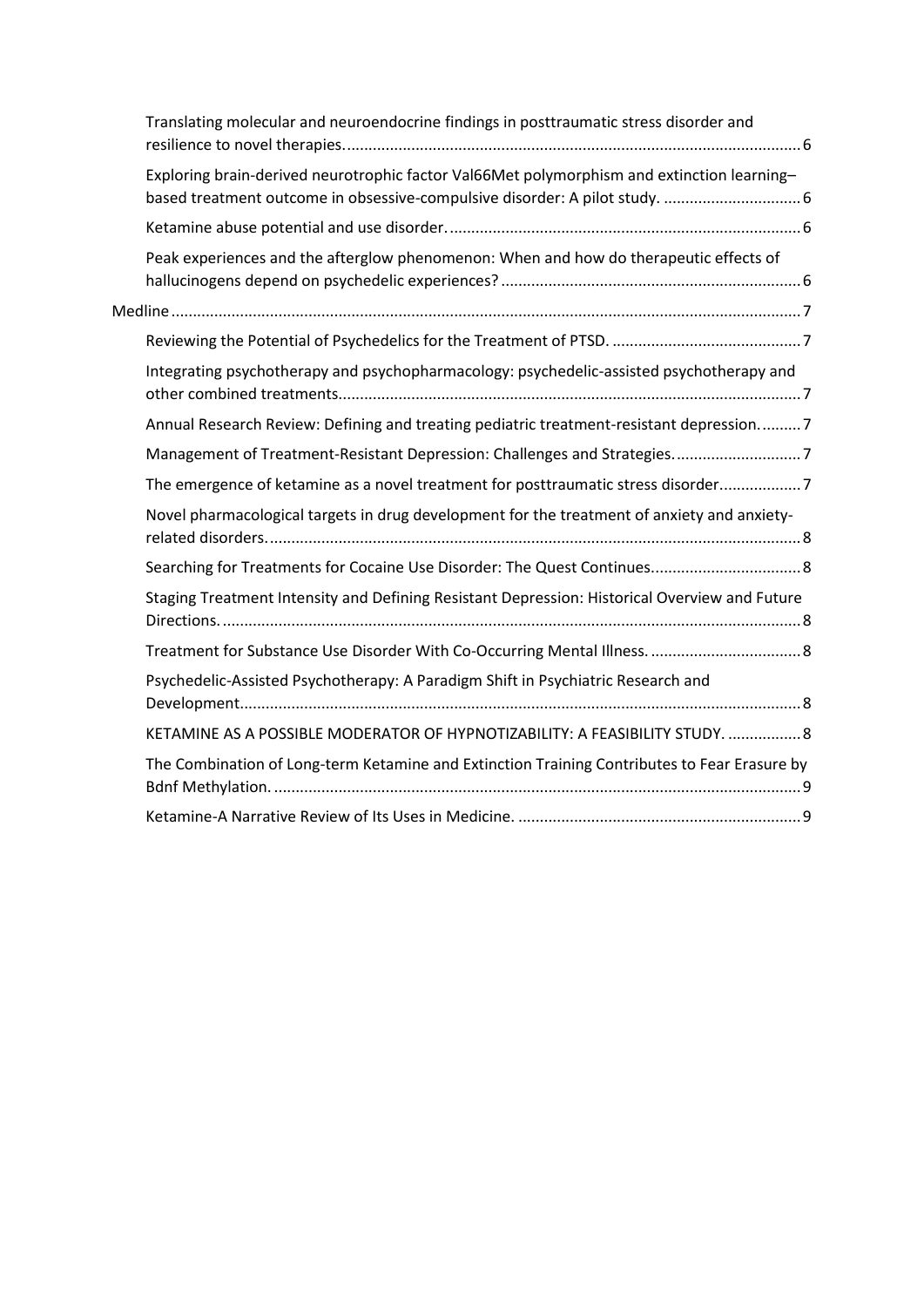# <span id="page-2-0"></span>Top Articles

<span id="page-2-1"></span>Ketamine Assisted Psychotherapy (KAP): Patient Demographics, Clinical Data and Outcomes in Three Large Practices Administering Ketamine with Psychotherapy. Academic Journal

(English) By: Dore J; Turnipseed B; Dwyer S; Turnipseed A; Andries J; Ascani G; Monnette C; Huidekoper A; Strauss N; Wolfson P, Journal of psychoactive drugs [J Psychoactive Drugs], ISSN: 2159-9777, 2019 Apr-Jun; Vol. 51 (2), pp. 189-198; Publisher: Taylor & Francis; PMID: 30917760;

Subjects: Hallucinogens administration & dosage; Ketamine administration & dosage; Psychotherapy methods; Adult: 19-44 years; All Adult: 19+ years; Female; Male

# <span id="page-2-2"></span>A Single Ketamine Infusion Combined With Motivational Enhancement Therapy for Alcohol Use Disorder: A Randomized Midazolam-Controlled Pilot Trial. Academic Journal

(English) By: Dakwar E; Levin F; Hart CL; Basaraba C; Choi J; Pavlicova M; Nunes EV, The American journal of psychiatry [Am J Psychiatry], ISSN: 1535-7228, 2020 Feb 01; Vol. 177 (2), pp. 125-133; Publisher: American Psychiatric Association; PMID: 31786934;

Subjects: Alcoholism therapy; Ketamine administration & dosage; Ketamine therapeutic use; Psychotherapy methods; Middle Aged: 45-64 years; All Adult: 19+ years; Female; Male

<span id="page-2-3"></span>d-Serine is a potential biomarker for clinical response in treatment of post-traumatic stress disorder using (R,S)-ketamine infusion and TIMBER psychotherapy: A pilot study. Academic Journal

(English) By: Pradhan B; Mitrev L; Moaddell R; Wainer IW, Biochimica et biophysica acta. Proteins and proteomics [Biochim Biophys Acta Proteins Proteom], ISSN: 1570-9639, 2018 Jul; Vol. 1866 (7), pp. 831-839; Publisher: Elsevier; PMID: 29563072;

Subjects: Ketamine therapeutic use; Mindfulness; Serine blood; Stress Disorders, Post-Traumatic therapy; Adult: 19-44 years; Middle Aged: 45-64 years; All Adult: 19+ years; Female; Male

# <span id="page-2-4"></span>Subanesthetic Dose Ketamine in Posttraumatic Stress Disorder: A Role for Reconsolidation During Trauma-Focused Psychotherapy?

#### Academic Journal

(English) By: Veen C; Jacobs G; Philippens I; Vermetten E, Current topics in behavioral neurosciences [Curr Top Behav Neurosci], ISSN: 1866-3370, 2018; Vol. 38, pp. 137-162; Publisher: Springer; PMID: 29637527;

Subjects: Stress Disorders, Post-Traumatic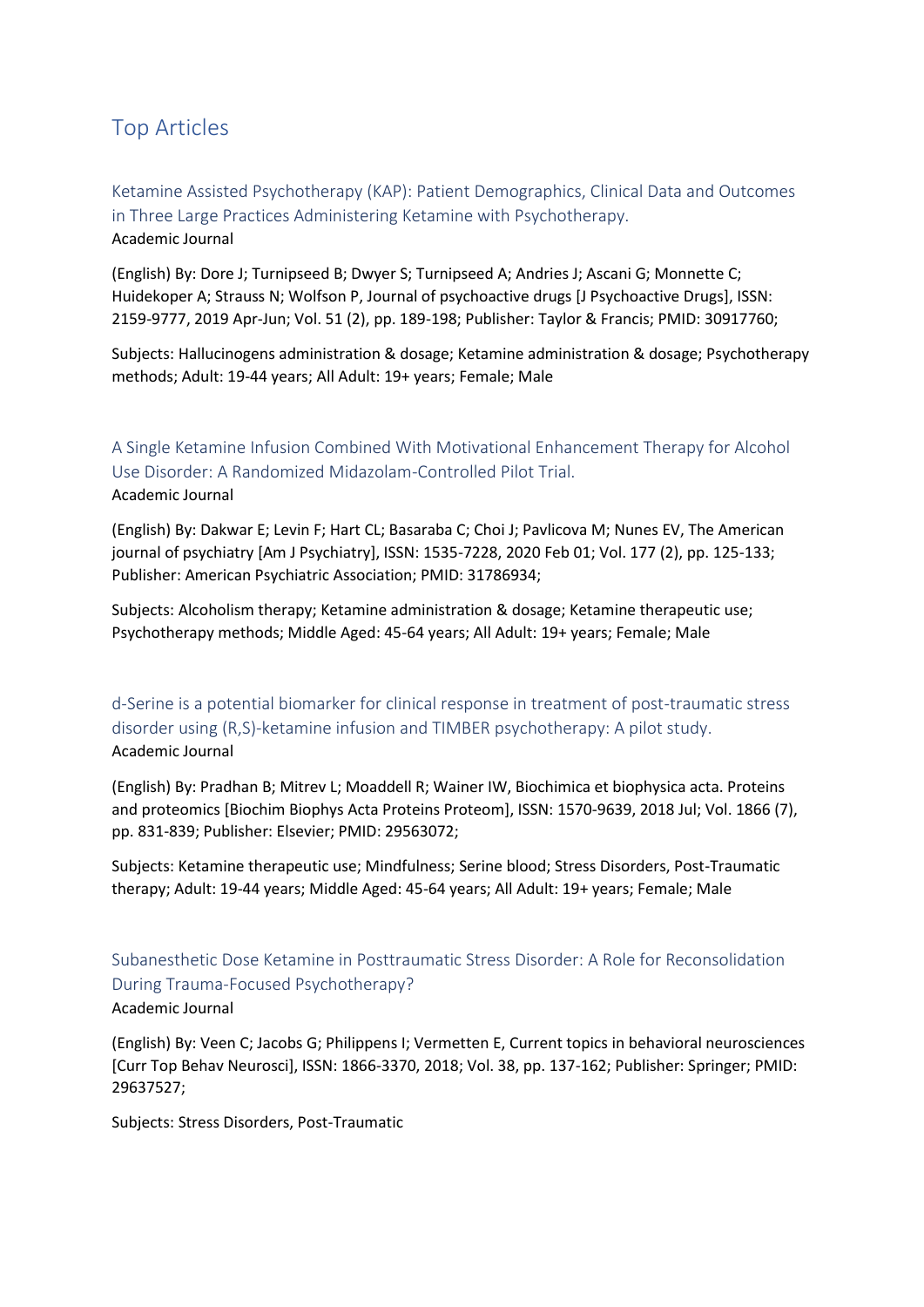<span id="page-3-0"></span>Toward specific ways to combine ketamine and psychotherapy in treating depression. Academic Journal

(English) By: Hasler G, CNS spectrums [CNS Spectr], ISSN: 1092-8529, 2020 Jun; Vol. 25 (3), pp. 445- 447; Publisher: Cambridge University Press; PMID: 31213212;

<span id="page-3-1"></span>A proof-of-concept investigation into ketamine as a pharmacological treatment for alcohol dependence: study protocol for a randomised controlled trial. Academic Journal

(English) By: McAndrew A; Lawn W; Stevens T; Porffy L; Brandner B; Morgan CJ, Trials [Trials], ISSN: 1745-6215, 2017 Apr 04; Vol. 18 (1), pp. 159; Publisher: BioMed Central; PMID: 28372596;

<span id="page-3-2"></span>Intranasal Ketamine and Cognitive-Behavioral Therapy for Treatment-Refractory Obsessive-Compulsive Disorder.

Report

(English) By: Adams TG; Bloch MH; Pittenger C, Journal of clinical psychopharmacology [J Clin Psychopharmacol], ISSN: 1533-712X, 2017 Apr; Vol. 37 (2), pp. 269-271; Publisher: Williams And Wilkins; PMID: 28121735

Subjects: Antidepressive Agents pharmacology; Cognitive Behavioral Therapy methods; Depressive Disorder, Major therapy; Ketamine pharmacology; Obsessive-Compulsive Disorder therapy; Adult: 19-44 years; Young Adult: 19-24 years; All Adult: 19+ years; Male

<span id="page-3-3"></span>Cognitive Behavior Therapy May Sustain Antidepressant Effects of Intravenous Ketamine in Treatment-Resistant Depression.

## Academic Journal

(English) By: Wilkinson ST; Wright D; Fasula MK; Fenton L; Griepp M; Ostroff RB; Sanacora G, Psychotherapy and psychosomatics [Psychother Psychosom], ISSN: 1423-0348, 2017; Vol. 86 (3), pp. 162-167; Publisher: Karger; PMID: 28490030;

Subjects: Antidepressive Agents pharmacology; Cognitive Behavioral Therapy methods; Depressive Disorder, Major therapy; Depressive Disorder, Treatment-Resistant therapy; Ketamine pharmacology; Adult: 19-44 years; Middle Aged: 45-64 years; Young Adult: 19-24 years; All Adult: 19+ years; Female; Male

<span id="page-3-4"></span>Treatment escalation in patients not responding to pharmacotherapy, psychotherapy, and electro-convulsive therapy: experiences from a novel regimen using intravenous S-ketamine as add-on therapy in treatment-resistant depression. Academic Journal

(English) By: Kallmünzer B; Volbers B; Karthaus A; Tektas OY; Kornhuber J; Müller HH, Journal of neural transmission (Vienna, Austria : 1996) [J Neural Transm (Vienna)], ISSN: 1435-1463, 2016 May; Vol. 123 (5), pp. 549-52; Publisher: Springer-Verlag; PMID: 26721476;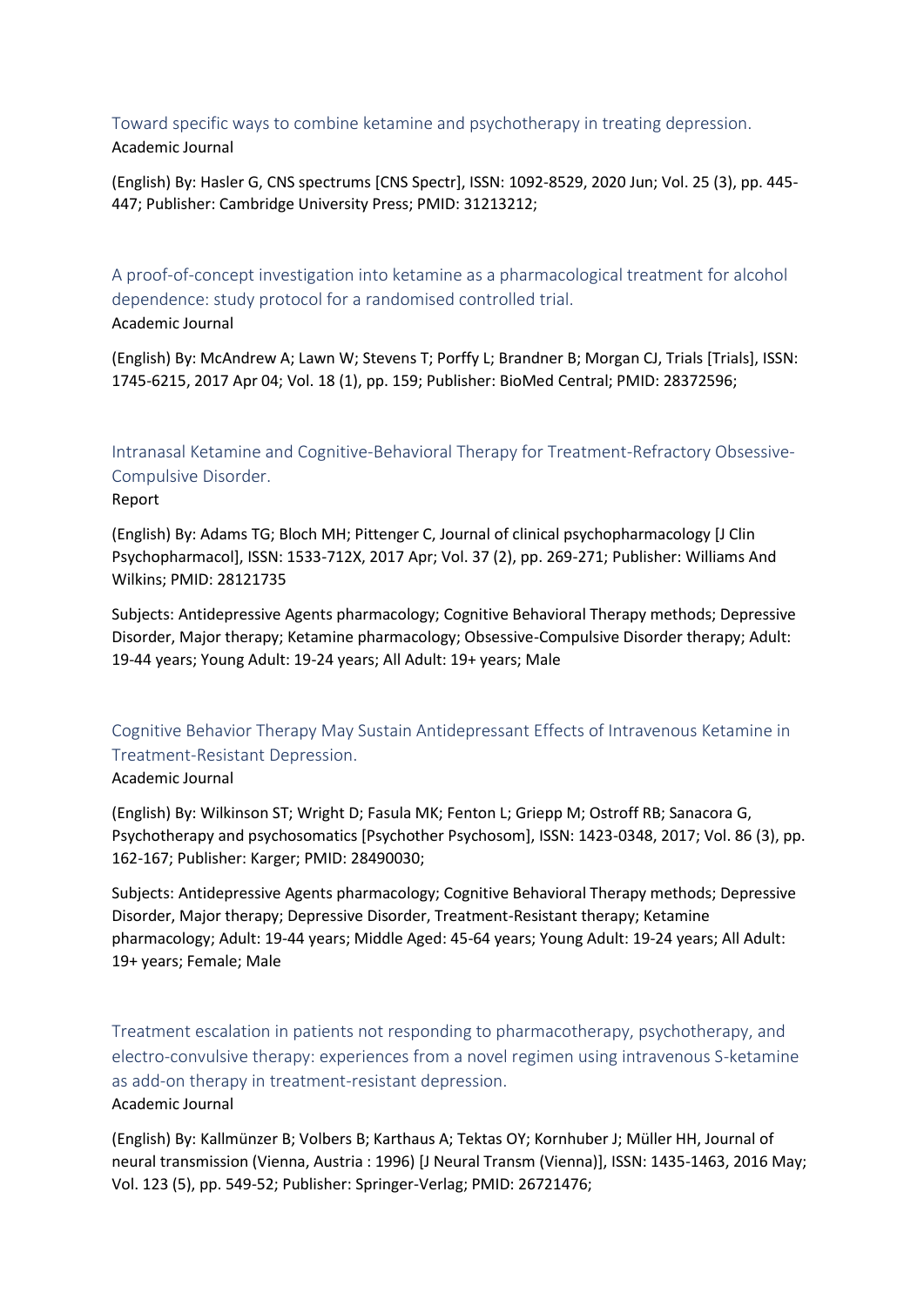Subjects: Antidepressive Agents therapeutic use; Depressive Disorder, Treatment-Resistant therapy; Electroconvulsive Therapy methods; Excitatory Amino Acid Antagonists therapeutic use; Ketamine therapeutic use; Psychotherapy methods; Aged: 65+ years; Middle Aged: 45-64 years; All Adult: 19+ years; Female; Male

# <span id="page-4-0"></span>Can exposure-based CBT extend the effects of intravenous ketamine in obsessive-compulsive disorder? an open-label trial.

#### Report

(English) By: Rodriguez CI; Wheaton M; Zwerling J; Steinman SA; Sonnenfeld D; Galfalvy H; Simpson HB, The Journal of clinical psychiatry [J Clin Psychiatry], ISSN: 1555-2101, 2016 Mar; Vol. 77 (3), pp. 408-9; Publisher: Physicians Postgraduate Press; PMID: 27046314

Subjects: Cognitive Behavioral Therapy methods; Implosive Therapy methods; Ketamine administration & dosage; Ketamine therapeutic use; Obsessive-Compulsive Disorder drug therapy; Obsessive-Compulsive Disorder therapy; Adolescent: 13-18 years; Adult: 19-44 years; Middle Aged: 45-64 years; Young Adult: 19-24 years; All Child: 0-18 years; All Adult: 19+ years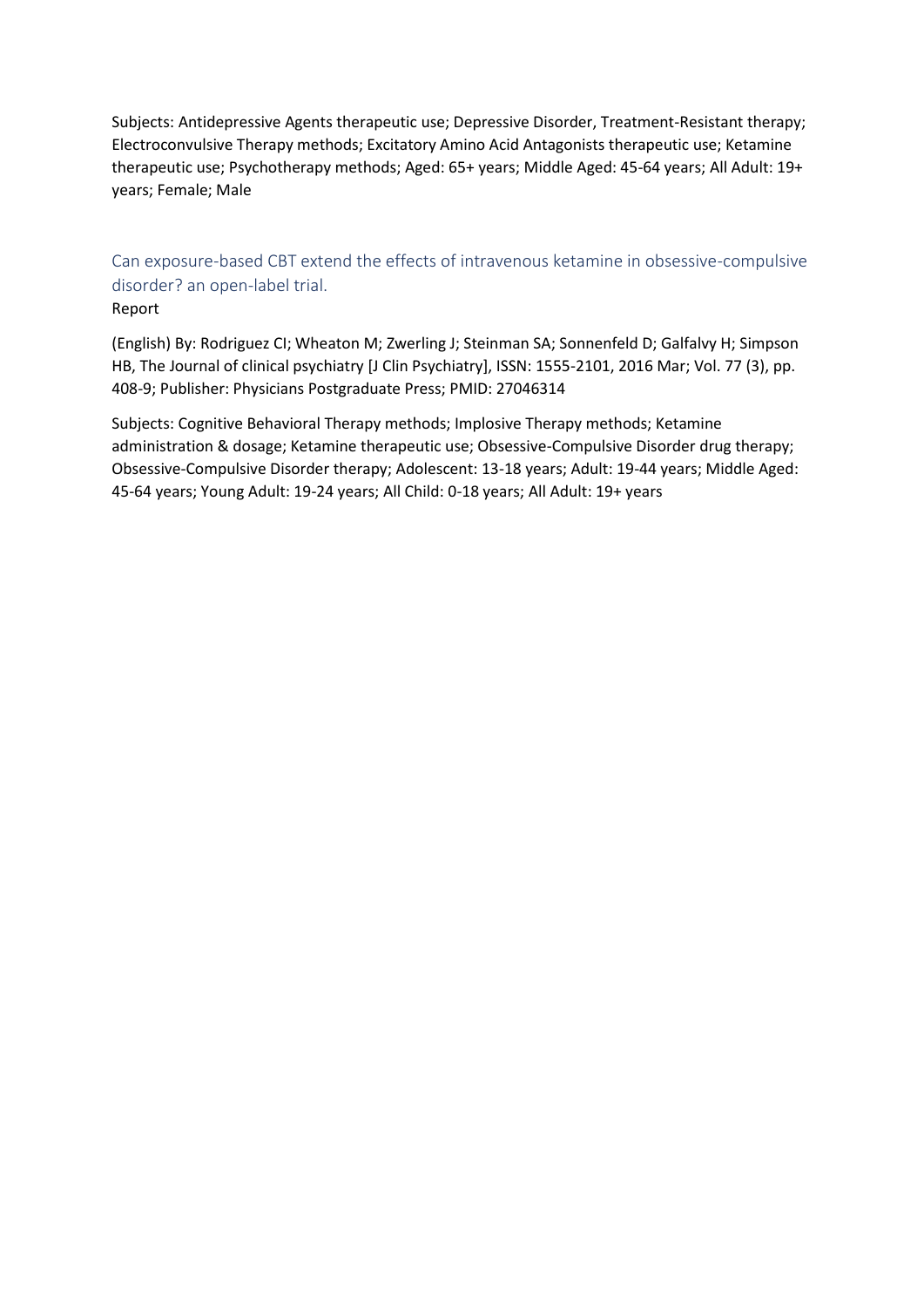# <span id="page-5-0"></span>PsychINFO

<span id="page-5-1"></span>Translating molecular and neuroendocrine findings in posttraumatic stress disorder and resilience to novel therapies. Academic Journal

DePierro, Jonathan; Lepow, Lauren; Feder, Adriana; Yehuda, Rachel; Biological Psychiatry, Vol 86(6), Sep 15, 2019 pp. 454-463. Publisher: Elsevier Science; [Journal Article] Subjects: Drug Therapy; Neurobiology; Posttraumatic Stress Disorder; Resilience (Psychological)

<span id="page-5-2"></span>Exploring brain-derived neurotrophic factor Val66Met polymorphism and extinction learning– based treatment outcome in obsessive-compulsive disorder: A pilot study. Academic Journal

Linkovski, Omer; Wheaton, Michael G.; Zwerling, Jordana; Odgerel, Zagaa; van Roessel, Peter; Filippou-Frye, Maria; Lombardi, Anthony; Wright, Brianna; Steinman, Shari A.; Simpson, Helen Blair; Lee, Francis; Rodriguez, Carolyn I.; Journal of Clinical Psychopharmacology, Vol 39(1), Jan-Feb, 2019 pp. 91-93. Publisher: Lippincott Williams & Wilkins; [Letter]

Subjects: Brief Psychotherapy; Cognitive Behavior Therapy; Ketamine; Polymorphism; Brain Derived Neurotrophic Factor; Adulthood (18 yrs & older)

#### <span id="page-5-3"></span>Ketamine abuse potential and use disorder.

Academic Journal

Liu, Yu; Lin, Deyong; Wu, Boliang; Zhou, Wenhua; Brain Research Bulletin, Vol 126(Part 1), Sep, 2016 pp. 68-73. Publisher: Elsevier Science; [Journal Article]

Subjects: Antidepressant Drugs; Ketamine; Pharmacology

<span id="page-5-4"></span>Peak experiences and the afterglow phenomenon: When and how do therapeutic effects of hallucinogens depend on psychedelic experiences? Academic Journal

Majić, Tomislav; Schmidt, Timo T.; Gallinat, Jürgen; Journal of Psychopharmacology, Vol 29(3), Mar, 2015 pp. 241-253. Publisher: Sage Publications; [Journal Article]

Subjects: Drug Abuse; Hallucinations; Ketamine; Obsessive Compulsive Disorder; Psychotherapy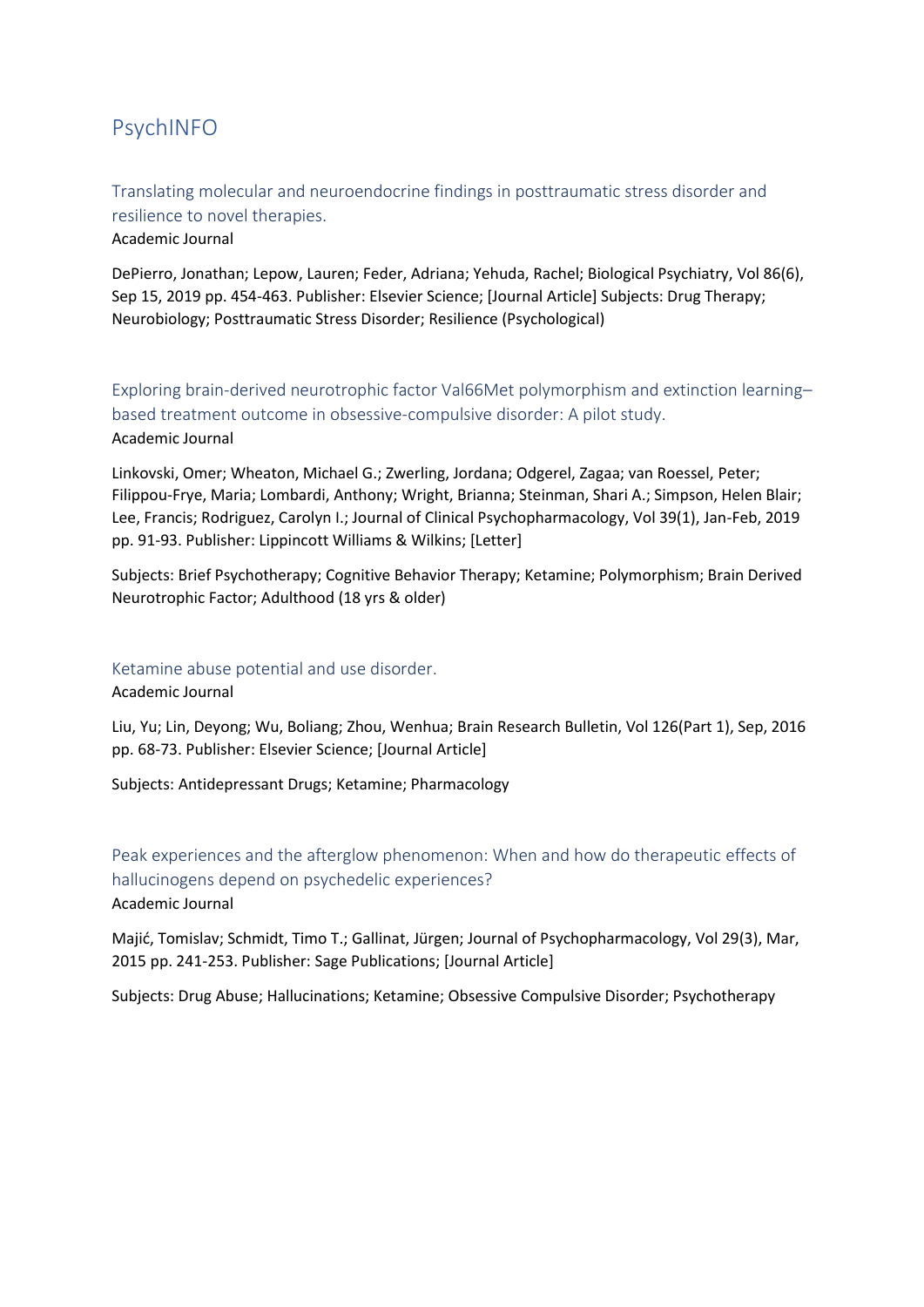# <span id="page-6-0"></span>Medline

<span id="page-6-1"></span>Reviewing the Potential of Psychedelics for the Treatment of PTSD. Academic Journal

(English) By: Krediet E; Bostoen T; Breeksema J; van Schagen A; Passie T; Vermetten E, The international journal of neuropsychopharmacology [Int J Neuropsychopharmacol], ISSN: 1469-5111, 2020 Jun 24; Vol. 23 (6), pp. 385-400; Publisher: Oxford University Press; PMID: 32170326;

© The Author(s) 2020. Published by Oxford University Press on behalf of CINP.

<span id="page-6-2"></span>Integrating psychotherapy and psychopharmacology: psychedelic-assisted psychotherapy and other combined treatments.

Academic Journal

(English) By: Greenway KT; Garel N; Jerome L; Feduccia AA, Expert review of clinical pharmacology [Expert Rev Clin Pharmacol], ISSN: 1751-2441, 2020 Jun 01, pp. 1-15; Publisher: Taylor & Francis; PMID: 32478631;

<span id="page-6-3"></span>Annual Research Review: Defining and treating pediatric treatment-resistant depression. Academic Journal

(English) By: Dwyer JB; Stringaris A; Brent DA; Bloch MH, Journal of child psychology and psychiatry, and allied disciplines [J Child Psychol Psychiatry], ISSN: 1469-7610, 2020 Mar; Vol. 61 (3), pp. 312- 332; Publisher: Blackwell Publishers; PMID: 32020643;

<span id="page-6-4"></span>Management of Treatment-Resistant Depression: Challenges and Strategies.

#### Academic Journal

(English) By: Voineskos D; Daskalakis ZJ; Blumberger DM, Neuropsychiatric disease and treatment [Neuropsychiatr Dis Treat], ISSN: 1176-6328, 2020 Jan 21; Vol. 16, pp. 221-234; Publisher: Dove Medical Press; PMID: 32021216;

<span id="page-6-5"></span>The emergence of ketamine as a novel treatment for posttraumatic stress disorder.

## Academic Journal

(English) By: Feder A; Rutter SB; Schiller D; Charney DS, Advances in pharmacology (San Diego, Calif.) [Adv Pharmacol], ISSN: 1557-8925, 2020; Vol. 89, pp. 261-286; Publisher: Academic Press; PMID: 32616209;

© 2020 Elsevier Inc. All rights reserved.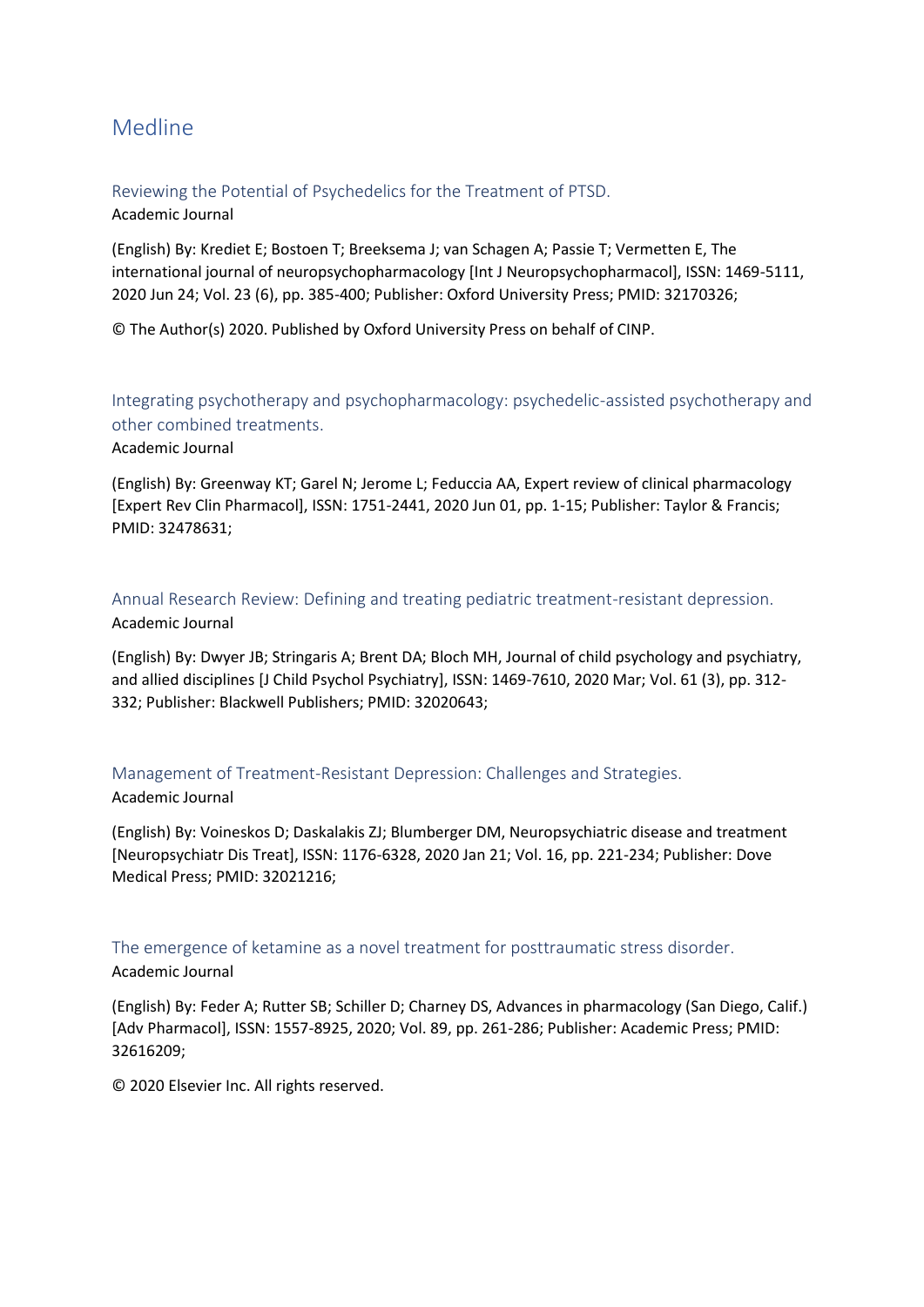<span id="page-7-0"></span>Novel pharmacological targets in drug development for the treatment of anxiety and anxietyrelated disorders.

#### Academic Journal

(English) By: Sartori SB; Singewald N, Pharmacology & therapeutics [Pharmacol Ther], ISSN: 1879- 016X, 2019 Dec; Vol. 204, pp. 107402; Publisher: Pergamon Press; PMID: 31470029;

<span id="page-7-1"></span>Searching for Treatments for Cocaine Use Disorder: The Quest Continues. Editorial & Opinion

(English) By: Brady KT, The American journal of psychiatry [Am J Psychiatry], ISSN: 1535-7228, 2019 Nov 01; Vol. 176 (11), pp. 892-893; Publisher: American Psychiatric Association; PMID: 31672040

Subjects: Cocaine; Cocaine-Related Disorders; Ketamine; Mindfulness; Substance-Related Disorders

# <span id="page-7-2"></span>Staging Treatment Intensity and Defining Resistant Depression: Historical Overview and Future Directions.

Academic Journal

(English) By: Salloum NC; Papakostas GI, The Journal of clinical psychiatry [J Clin Psychiatry], ISSN: 1555-2101, 2019 Jun 04; Vol. 80 (4); Publisher: Physicians Postgraduate Press; PMID: 31163105;

Subjects: Antidepressive Agents classification; Antidepressive Agents history; Antidepressive Agents pharmacology; Depressive Disorder, Treatment-Resistant diagnosis; Depressive Disorder, Treatment-Resistant drug therapy; Depressive Disorder, Treatment-Resistant history

## <span id="page-7-3"></span>Treatment for Substance Use Disorder With Co-Occurring Mental Illness.

#### Academic Journal

(English) By: Iqbal MN; Levin CJ; Levin FR, Focus (American Psychiatric Publishing) [Focus (Am Psychiatr Publ)], ISSN: 1541-4094, 2019 Apr; Vol. 17 (2), pp. 88-97; Publisher: American Psychiatric Pub; PMID: 31975963;

## <span id="page-7-4"></span>Psychedelic-Assisted Psychotherapy: A Paradigm Shift in Psychiatric Research and

#### Development.

Academic Journal

(English) By: Schenberg EE, Frontiers in pharmacology [Front Pharmacol], ISSN: 1663-9812, 2018 Jul 05; Vol. 9, pp. 733; Publisher: Frontiers Media]; PMID: 30026698;

## <span id="page-7-5"></span>KETAMINE AS A POSSIBLE MODERATOR OF HYPNOTIZABILITY: A FEASIBILITY STUDY. Academic Journal